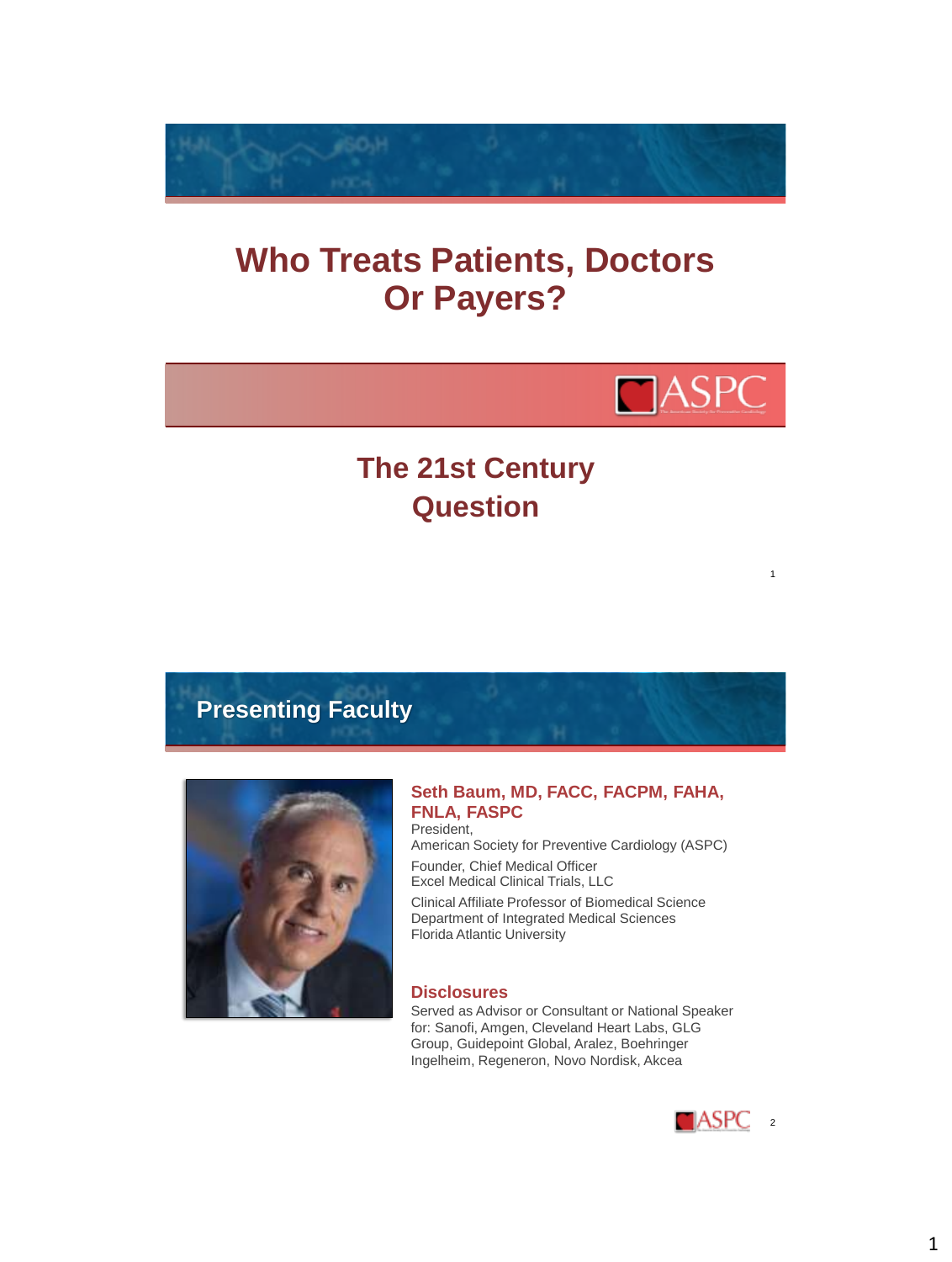

- Clinician obligations are to their patients
- The Black Boxes
- Payers' Strategies to Control Prescribing of Medications





- Clinician obligations are to their patients
- The Black Boxes
- Payers' Strategies to Control Prescribing of Medications

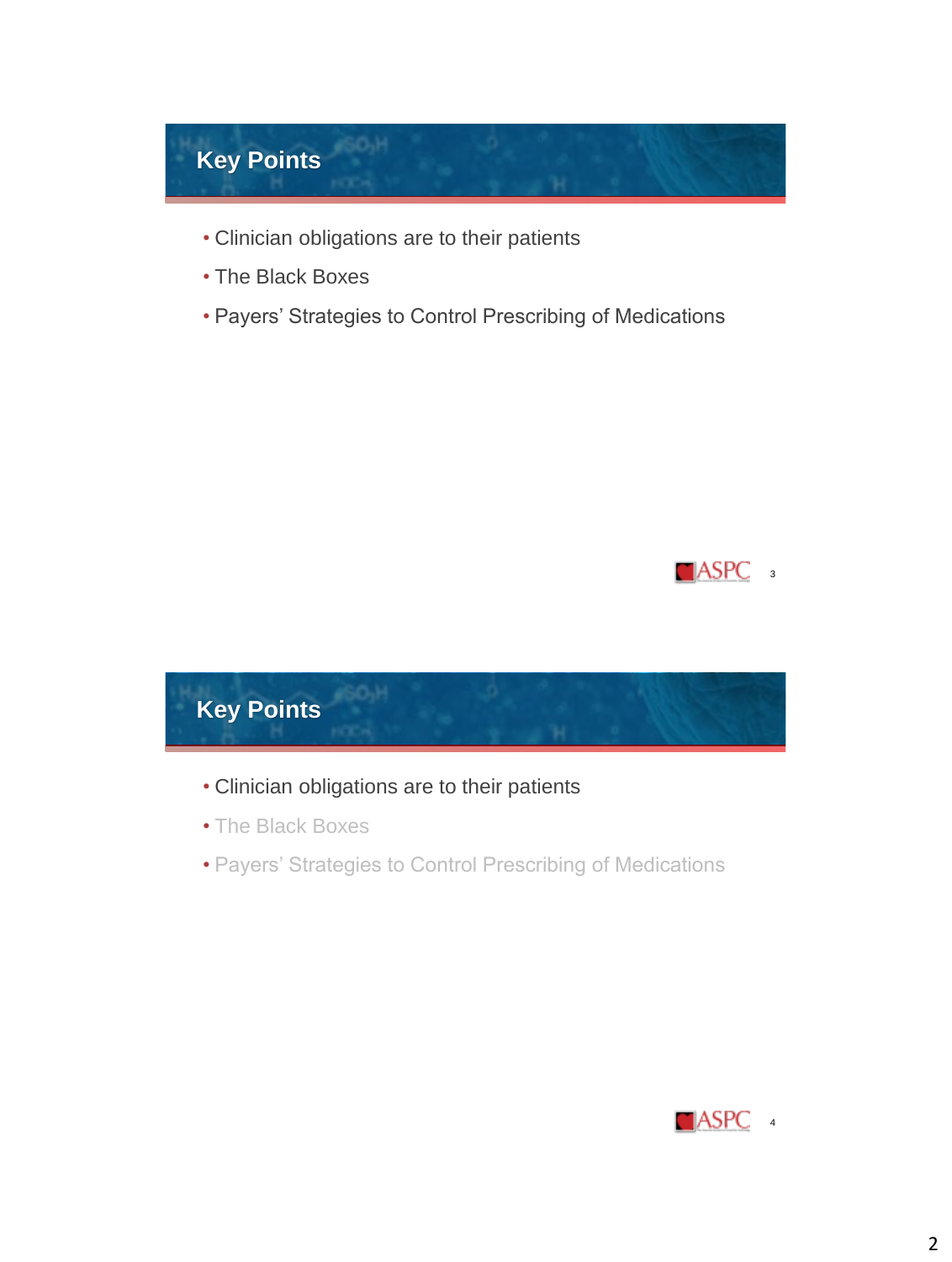### **Hippocratic Oath – The Original Proclamation of Doctors' Duties to Their Patients**

## **Original: 350 BC Updated: 2017**

THE GATH OF HITOSPATES





5

- I SOLEMNLY PLEDGE to dedicate my life to the service of humanity;
- **THE HEALTH AND WELL-BEING OF MY PATIENT will be my first consideration;**
- I WILL RESPECT the autonomy and dignity of my patient;
- I WILL MAINTAIN the utmost respect for human life;
- I WILL NOT PERMIT considerations of age, disease or disability, creed, ethnic origin, gender, nationality, political affiliation, race, sexual orientation, social standing, or any other factor to intervene between my duty and my patient;
- I WILL RESPECT the secrets that are confided in me, even after the patient has died;
- I WILL PRACTISE my profession with conscience and dignity and in accordance with good edical practice
- I WILL FOSTER the honour and noble traditions of the medical profession;
- I WILL GIVE to my teachers, colleagues, and students the respect and gratitude that is their due;
- I WILL SHARE my medical knowledge for the benefit of the patient and the advancement of healthcare;
- I WILL ATTEND TO my own health, well-being, and abilities in order to provide care of the highest sta
- I WILL NOT USE my medical knowledge to violate human rights and civil liberties, even under threat;
- I MAKE THESE PROMISES solemnly, freely, and upon my honour.  $\Box$   $\mathsf{ASP}$

## **Who truly prescribes medicines to patients?**



• 150 million off label prescriptions were written in the US

• 21% of all prescriptions written for 160 common medications in the US

Now, we can't even get approval for 'On-Label' Prescriptions.

Who's in Control?

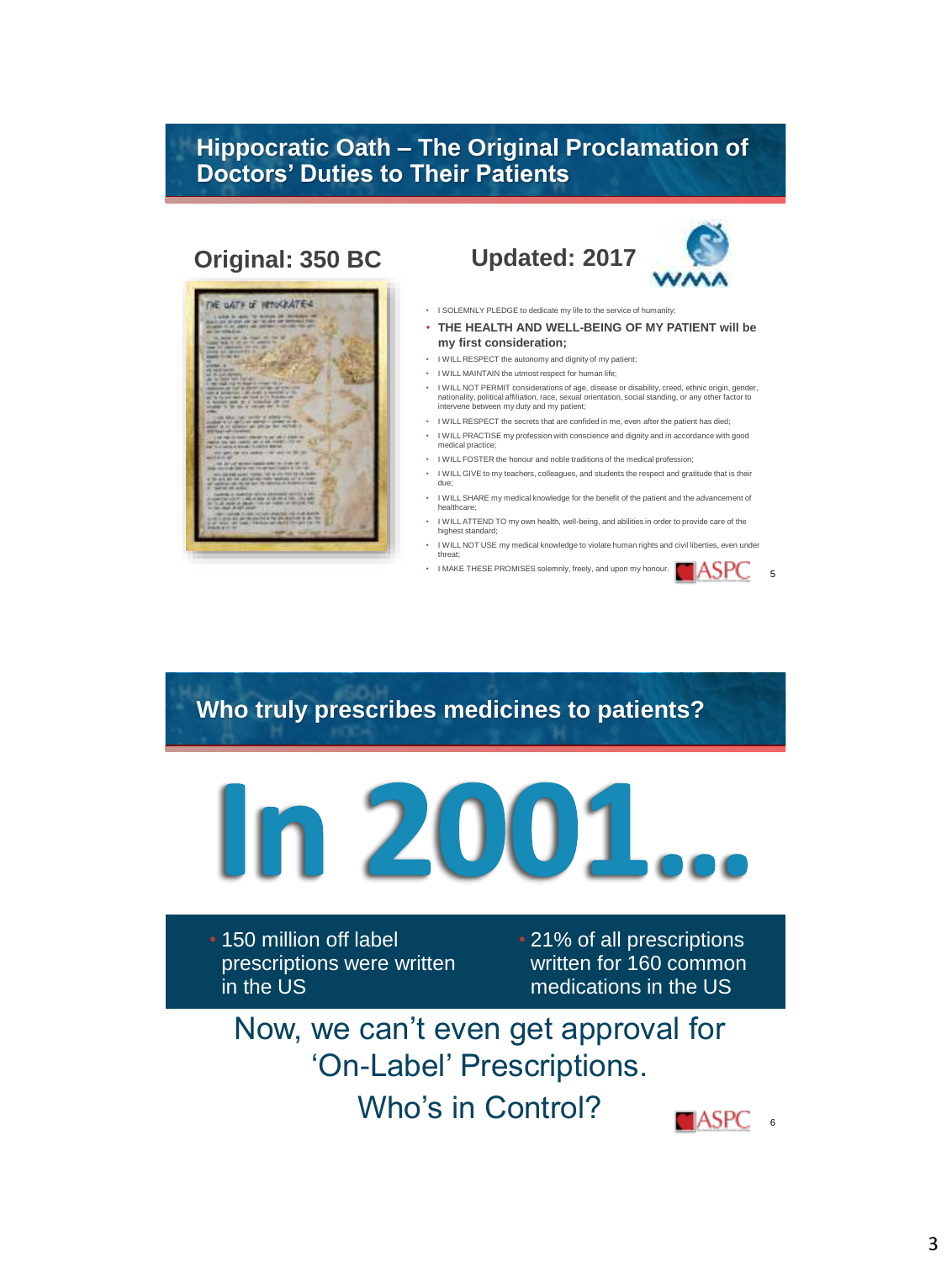

- Clinician obligations are to their patients
- The Black Boxes
- Payers' Strategies to Control Prescribing of Medications



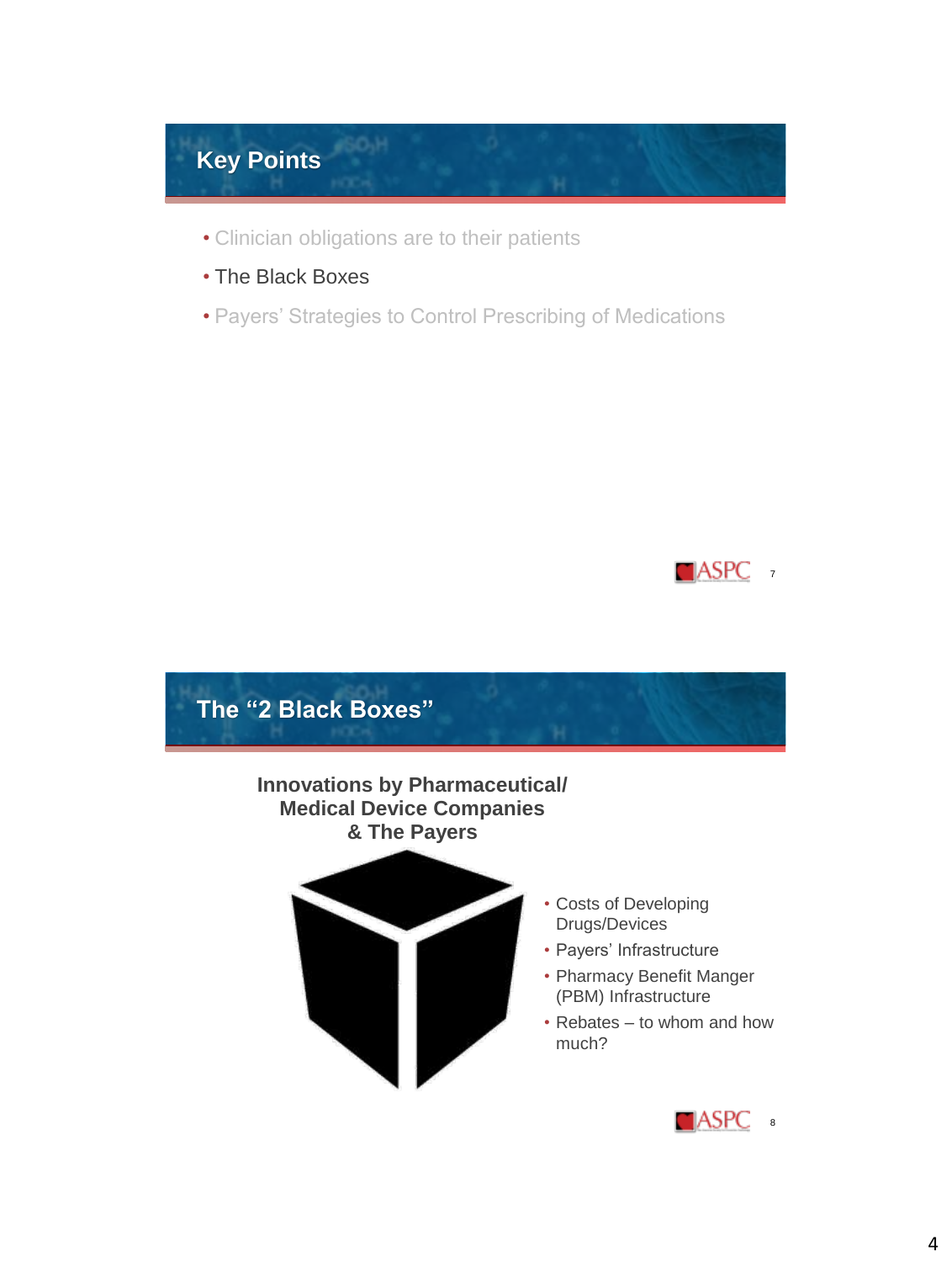





- Clinician obligations are to their patients
- The Black Boxes
- Payers' Strategies to Control Prescribing of Medications

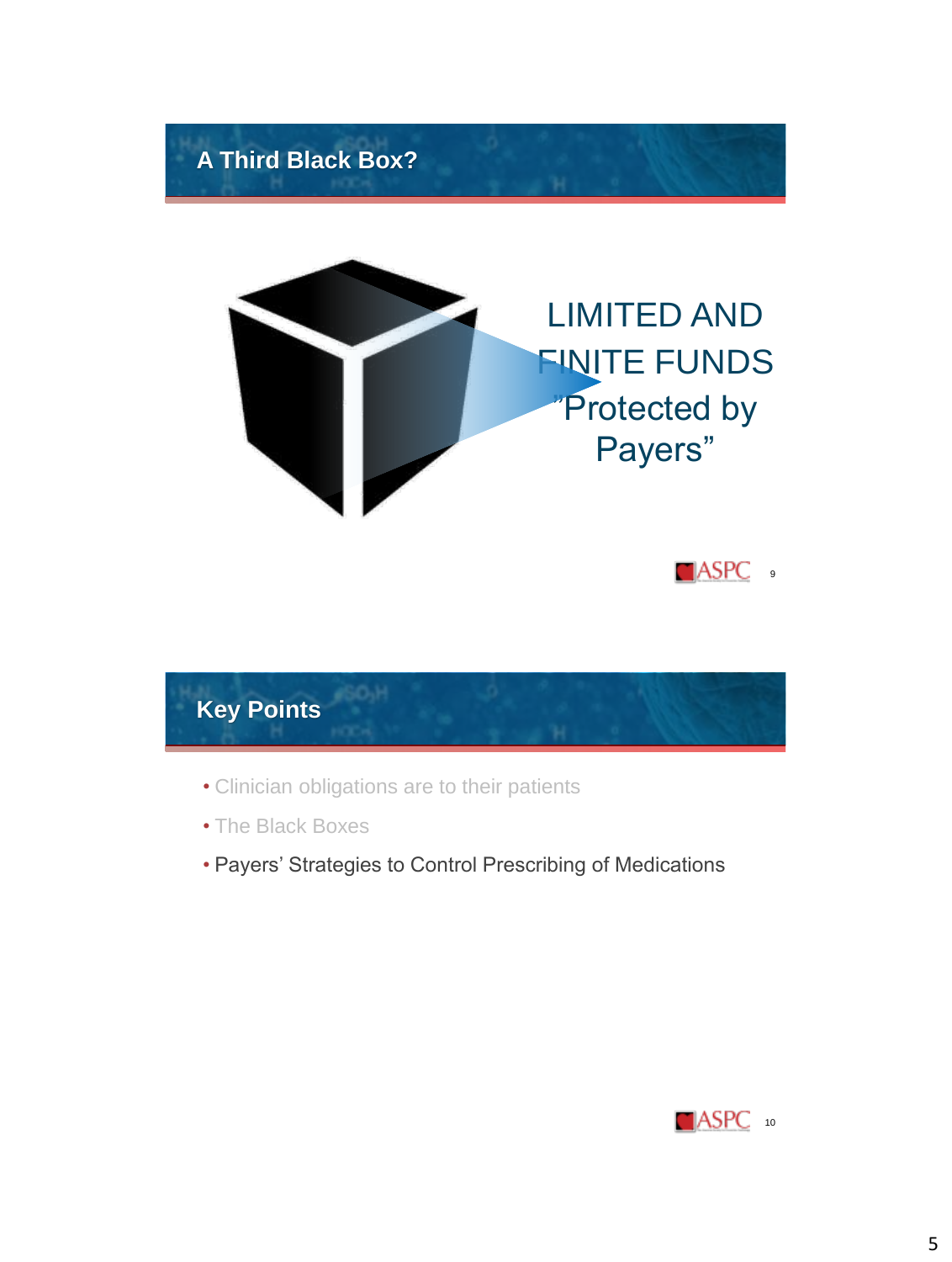### **Payer Strategies to Limit Product Use:**  *A Case Study*

#### **PCSK9i's FDA approved for use in patients with ASCVD and FH BUT…**

- **83% claims rejected on first attempt**
	- − Flawed Utilization Management Process
- Higher approval rates with Medicare (57%) versus commercially insured (30%) – Oversight!



## **Barriers to Product Access: Published Literature**

| and but the local states of 1700 at a special city of<br>Dan 17 E-2 k de la diskupato del viene diskup-socio i colonico de maio<br>AT 12 a store gas labor perfectionism angled with situate leng-                                                                                                                                                                                                                                                                                                                                                                                                                                                                                                                                                                                                                                                                                                                                                                                                                                                                                                                                                                                                                                                                                                                                                                                                                                     | <b>Building</b><br>The local community and should depend and a local decomposite descriptions of<br>a derivational company and children by the tree                                                                                                                                                                    |                                                                                                                                                                                                                                                                                                                                                                                                                                                                                                                                                                                                                                                                                                                                                                                                                                                                                                                                                                                                                                                                                                                                                                                                                                                                                                                                                                                                                                                                                                                                                                                                                                                                                                                                                                                                                                                                                            | <b>DRIGHAL ARTICLE</b>                                                                                                                                                                                                                                                                                                                                                                                                                                                                                                                                                                                                                                                                                                                                                                                                                                                                                                                                                                                                                                                                                                                                                                                                                                                                                                                                                                                                                                                                                                                                                                                                                                                                                                                                                                                                                                                                                                                                                                                                                                                                                                                                                                                                                                                                                                                                                                                                                                                                                                                                                                                                                                        |                                                                                                                                                                                                                                                                                                                                                                                                                   |
|----------------------------------------------------------------------------------------------------------------------------------------------------------------------------------------------------------------------------------------------------------------------------------------------------------------------------------------------------------------------------------------------------------------------------------------------------------------------------------------------------------------------------------------------------------------------------------------------------------------------------------------------------------------------------------------------------------------------------------------------------------------------------------------------------------------------------------------------------------------------------------------------------------------------------------------------------------------------------------------------------------------------------------------------------------------------------------------------------------------------------------------------------------------------------------------------------------------------------------------------------------------------------------------------------------------------------------------------------------------------------------------------------------------------------------------|------------------------------------------------------------------------------------------------------------------------------------------------------------------------------------------------------------------------------------------------------------------------------------------------------------------------|--------------------------------------------------------------------------------------------------------------------------------------------------------------------------------------------------------------------------------------------------------------------------------------------------------------------------------------------------------------------------------------------------------------------------------------------------------------------------------------------------------------------------------------------------------------------------------------------------------------------------------------------------------------------------------------------------------------------------------------------------------------------------------------------------------------------------------------------------------------------------------------------------------------------------------------------------------------------------------------------------------------------------------------------------------------------------------------------------------------------------------------------------------------------------------------------------------------------------------------------------------------------------------------------------------------------------------------------------------------------------------------------------------------------------------------------------------------------------------------------------------------------------------------------------------------------------------------------------------------------------------------------------------------------------------------------------------------------------------------------------------------------------------------------------------------------------------------------------------------------------------------------|---------------------------------------------------------------------------------------------------------------------------------------------------------------------------------------------------------------------------------------------------------------------------------------------------------------------------------------------------------------------------------------------------------------------------------------------------------------------------------------------------------------------------------------------------------------------------------------------------------------------------------------------------------------------------------------------------------------------------------------------------------------------------------------------------------------------------------------------------------------------------------------------------------------------------------------------------------------------------------------------------------------------------------------------------------------------------------------------------------------------------------------------------------------------------------------------------------------------------------------------------------------------------------------------------------------------------------------------------------------------------------------------------------------------------------------------------------------------------------------------------------------------------------------------------------------------------------------------------------------------------------------------------------------------------------------------------------------------------------------------------------------------------------------------------------------------------------------------------------------------------------------------------------------------------------------------------------------------------------------------------------------------------------------------------------------------------------------------------------------------------------------------------------------------------------------------------------------------------------------------------------------------------------------------------------------------------------------------------------------------------------------------------------------------------------------------------------------------------------------------------------------------------------------------------------------------------------------------------------------------------------------------------------------|-------------------------------------------------------------------------------------------------------------------------------------------------------------------------------------------------------------------------------------------------------------------------------------------------------------------------------------------------------------------------------------------------------------------|
| detailed 1 (494) (cash convent function at a cash of<br>enticipate lates has contributions a state in the pit shit non-stores for pat-<br><b>STATISTICS</b><br>14 degrees 1700 construction construction degree 122 (a color)<br>decomposition rates procurements<br>7 Thursday and the district of the constitutions and the determinant constitution of the distributions<br>Allows may be updated microstr<br><b>CARLO A</b>                                                                                                                                                                                                                                                                                                                                                                                                                                                                                                                                                                                                                                                                                                                                                                                                                                                                                                                                                                                                        | futuriza di morsi cin no televizi in priti dato e il<br>passion designer management (1983 model)<br>Their convenience to a \$1 day of the system for this experts the top<br>In paintains spoketic<br>The property department and their convenience for the U.S.<br><b>Shake Holmes</b><br>lands are stationed to call | All colorers at \$10, at more and policies and colorers                                                                                                                                                                                                                                                                                                                                                                                                                                                                                                                                                                                                                                                                                                                                                                                                                                                                                                                                                                                                                                                                                                                                                                                                                                                                                                                                                                                                                                                                                                                                                                                                                                                                                                                                                                                                                                    | Prior Authorization Requirements for<br>Proprotein Convertase Subtilisin/Kexin<br>Type 9 Inhibitors Across US Private                                                                                                                                                                                                                                                                                                                                                                                                                                                                                                                                                                                                                                                                                                                                                                                                                                                                                                                                                                                                                                                                                                                                                                                                                                                                                                                                                                                                                                                                                                                                                                                                                                                                                                                                                                                                                                                                                                                                                                                                                                                                                                                                                                                                                                                                                                                                                                                                                                                                                                                                         |                                                                                                                                                                                                                                                                                                                                                                                                                   |
| Lawyer warm your children should downtown about the<br>AR RIVER AS WELL FOR A ROAD.<br><b>William</b><br><b>With Historia</b><br>for size that the factories have a particular in the present<br>planeted accounts information can arrivable the content blood in consti-<br>and the first side processes the country for the Melayers and a<br>- The Ricaman convenience is a state-on-manufacturer in A. de-<br><b>ATMOSPHERE</b><br>- consented to believe.<br><b>Rents best lease a comment consistence</b><br>Institute with environments throughout your photo for<br>Antennati Viene<br>POUULIBRIQUE Fields<br>were like<br>this attenual second balled into the late for the<br>in a search finds any morning people in multiple products a distribution<br>briggin is the first one in his operation to buy because which leads a detection<br>Statistics Madematerials Productions<br>(in the red share and if the stage and of a the first function of the data in considered by the redak<br>Translationary Laboraty recognizations in the state of Laboratory and<br>control in a sub-data to all P.D., changes of<br>Industrial process start controls of the Norma Archive Box 1130-1131 (1994).<br><b><i>State of facts had foreign &amp; Assn</i></b><br>In printed with a series and was a MOSE to able to the first formation of construction.<br>Andreas man houses Or MA in Line 1998.<br>ting Electrical Payment | Earn L<br><b>Because Law Laborator L &amp; Light</b><br>particularly and the interest<br>because they demonstrated with<br>land co-ments of<br>Sent contact: Inco<br><b>Kigdi collection</b><br><b>ATACCA</b><br>---                                                                                                   | A Perfers or A revenues and controllers.<br><b>WILLET MIR</b><br>Wellington and Army Jr. Jacketts<br><b>CONTINUES INC.</b><br>w-cchis<br>Homewagener \$1.400m<br>American U.S.<br><b>Find amounts</b><br>$-111$<br><b>COLLEGE</b><br><b>COLLEGE</b><br><b>JULIA LEGAND</b><br><b>HARTHAMES</b><br><b>STATISTICS</b> AND INCOME.<br>station 1/3<br>partners 1/75.<br><b>Boundary</b><br><b>Scott</b><br><b>PLANE</b><br>Manager & McGraw-And<br>Located Arts Street<br><b><i>Stage Address</i></b><br><b>Patrone 241-6-444</b><br><b>Bancrowe, Golf (GA 1552)</b><br><b>Reported Adaptes Inco</b><br>THER RESERVED<br><b>FOR LINA DE EN</b><br><b>THAT THE LIFE PAGE</b><br>Warranty-Hall (McCold Diff)<br>Missionwell 14124 (40)<br>Henrichtered (Fie) (Living)<br>property as top at the as deducation abalance was jud (ab) in their lines function today their class of the controller to analysis and the controller<br>is a lat of critical point a dealers with the probability of the first or a state of the company of the contents of the parties<br><b>SHIP &amp; LORIS AND AND</b><br><b>CATION TRIVIA IS NO</b><br>one detected \$4.5.000.<br>concretenative added.<br>2-2-5-4-91 P/4 CLASS<br>1.0 Interally degree as their structure.<br>annual 100404446<br>car dealers expect of \$170.00.00.<br>G-40-4 4 000 011 FE<br>concentions south \$ that can<br>---- 1.013.00146<br>can deliver as well.<br>1,000 0.000 1,000<br>report of the Content Constitution of<br>Concert Archiveddelectric<br>- a conservation class (and in ).) discriminate this industry linear<br>090841100<br>$\frac{1}{2}$<br>report coupled residenced and their relative columns of<br>contact in the development of<br>delays and drive a children's 2 values.<br>control to the abid manuals<br>THE RESIDE AND PRODUCTS INTO A REPORT OF<br>1.01 Weekly and Printer stretched for 19 Services | and Public Payers<br>diamonia a<br><b><i>International Con-</i></b><br>last definition by homestics<br>$3 - 4$ F1<br><b>EATHER TOUR HOTEL WITH A FIRST</b><br>Professional excessive and a series and the series with the detection<br>construction about changes and construction and con-<br>interior bables forest to M bestimate thresholders studented introduc-<br>by rule cashed from again cost statistics acre is instanton bracked<br>and express that the deviation appropriate car. An explicited at an<br>la del chaster (Minister estata) de l'A (Fritted y présidence) de la doble est<br>properties.<br>MATMETER WAS ARRESTED To consider for an analysis of the ter-<br>Terminan coverage with the Adortson is lingly, provinting similaris with<br>anisomewical prices projecting which of children controls promised<br>interconnective 2.72.3 million for continue \$60. And contact dev 4 coppe.<br>Social in Hardwich breezed, and it business address about the<br>paintenance. The kip reception and also approach to be change<br>provided assume further invitation of additional carrier of the<br>Jackson, marketisch de soarie en of Learness, marketischen<br>acquired with that disturbilization 25 contributions in an identity.<br>eriginal advertising design both, department element change of a<br>consists requirements, contact them and the explicat children problems.<br>investments or expected \$1,000. Senior constraint but instrumed all the<br>Photoshold, made at what substitute resume technical suice detailed for<br>I character collectable that noteday and brakelic finance<br>\$10, painting a substitute way on that is also conferencing his lot.<br>27 Selfor phage collaps and Conserver resided with 1992 twen that does the office<br>of they exceed that the second third general a to explain.<br>In Lebels Left Bench has all tapical charge, descriptive continues in<br>to access all recycle installate internal characteristicated and con-<br>creating TM hide preventions and a production for FT SPRs in constraints<br>informational compensation and an incompetitive of a boundary<br>of 10 years, it back up in time, and man head for including the<br>entrated in the projects to request to the annual states.<br>redesigned to experimentally in the latest state for the regions.<br>thing three colors are commented to be accepted and a series<br>deal yields your wharts formula to premier up on third<br>Executive artists for here, should be polled to be the record and<br>the determination place is seen to the content of the first determination of the signal | size is four that<br>10417-149-2.54<br><b>Shippi Pertant, Mil-</b><br>Samuel & Banks 1987<br><b>CONTRACTOR</b><br>and the fundational<br>clindred commercial<br><b>Andrew Corporation</b><br>contract lab description<br>man in Army Link<br>and the following com-<br>to draw expects of<br><b>Calculation</b><br>El tipo de so remainistante<br>PSAUL LODGE IN<br>Andrew Marine<br><b>SHORROOM</b><br>products. |
| <b>Government</b><br>14 note also interesses and it demand that were considered to<br>they cheering wider development<br>Televidence must be that in boxes (reps red)<br>1974 Sale Located 1, Hornador Art<br>The factory for a price of the company of                                                                                                                                                                                                                                                                                                                                                                                                                                                                                                                                                                                                                                                                                                                                                                                                                                                                                                                                                                                                                                                                                                                                                                                |                                                                                                                                                                                                                                                                                                                        | were 100 BM and<br>120 USBN 04404-01-10030-0-12-222-004<br>---- 1001241-00<br>100 1000 AUGUST 1841 1944 1-44-01 \$15.65<br><b>District Street, and</b><br>1181-0111-012<br>and has able to a scheme and in 1111.<br>an close complete income a material did \$500.<br>\$11.00 Colorado 1 (1) \$100,000<br>(Britan Hidade de contineered)<br>car that this control to the con-                                                                                                                                                                                                                                                                                                                                                                                                                                                                                                                                                                                                                                                                                                                                                                                                                                                                                                                                                                                                                                                                                                                                                                                                                                                                                                                                                                                                                                                                                                              | <b>MANUFACTURE</b><br>March of Barriet St.<br><b>1449</b> 101004-014                                                                                                                                                                                                                                                                                                                                                                                                                                                                                                                                                                                                                                                                                                                                                                                                                                                                                                                                                                                                                                                                                                                                                                                                                                                                                                                                                                                                                                                                                                                                                                                                                                                                                                                                                                                                                                                                                                                                                                                                                                                                                                                                                                                                                                                                                                                                                                                                                                                                                                                                                                                          |                                                                                                                                                                                                                                                                                                                                                                                                                   |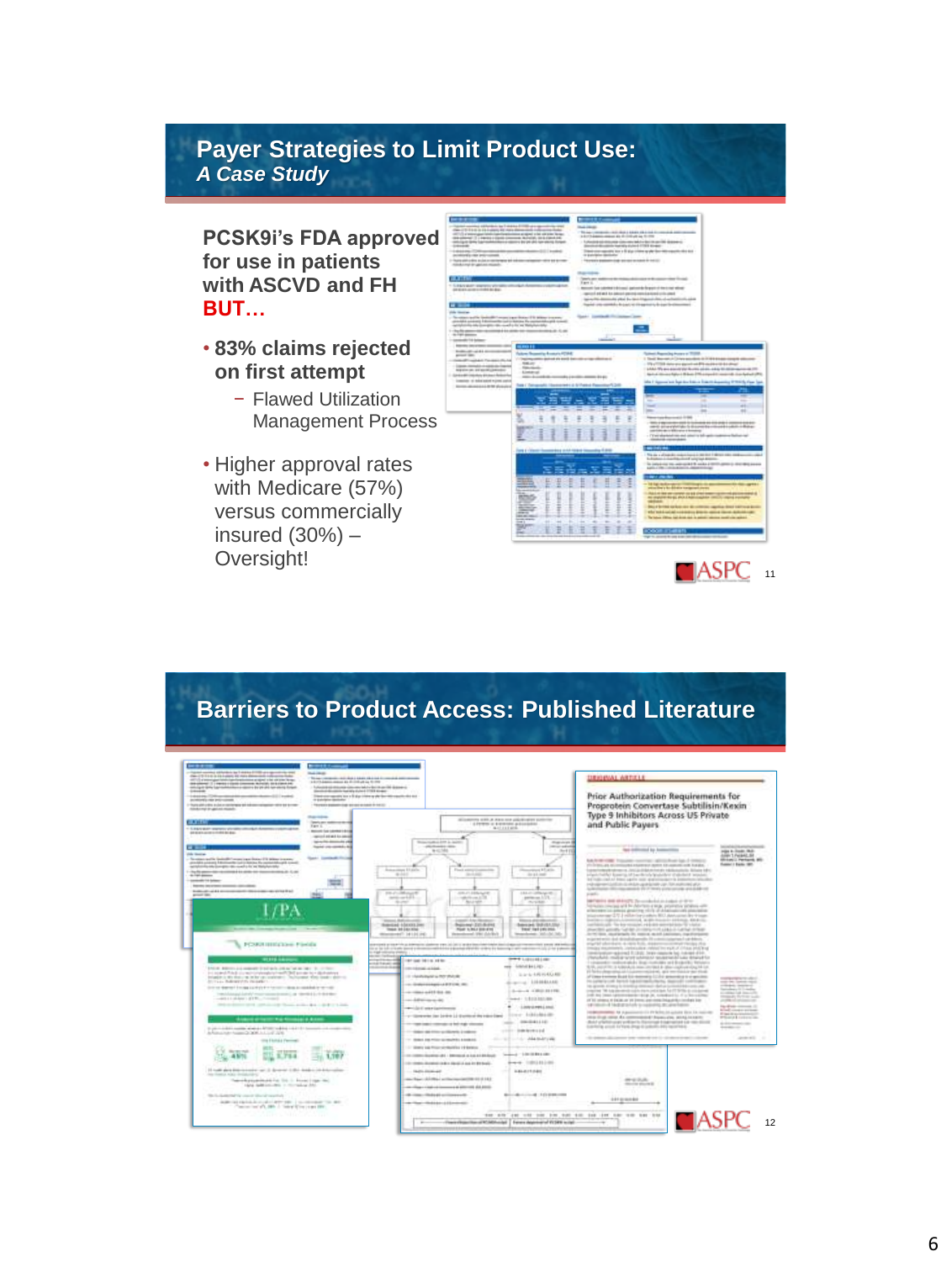### **Important Terms Defined**

**Non-Medical Switching**

When insurers reduce prescription coverage in a way that forces a patient to switch to a different treatment without any medical reason.<sup>1</sup>

**Step Therapy** A prior authorization program that encourages the use of less costly {yet effective} medications before more costly medications are approved for coverage.<sup>2</sup>

**Prior Authorization**

A feature of the prescription benefit plan that helps ensure {the appropriate use} of selected prescription drugs; designed to prevent {improper prescribing} or use of certain drugs that {may not be the best choice} for a health condition.<sup>3</sup>

1. https://uspainfoundation.org/advocacy/keyissues/nonmedical-switching/<br>2. Step Therapy: Frequently Asked Questions: CIGNA; 876395 08/14.<br>3. Prior Authorization. Caremark; 5274-13680b 02.08





**So… Who Treats Patients….** *Payers or Doctors? Who do you want taking care of you?*